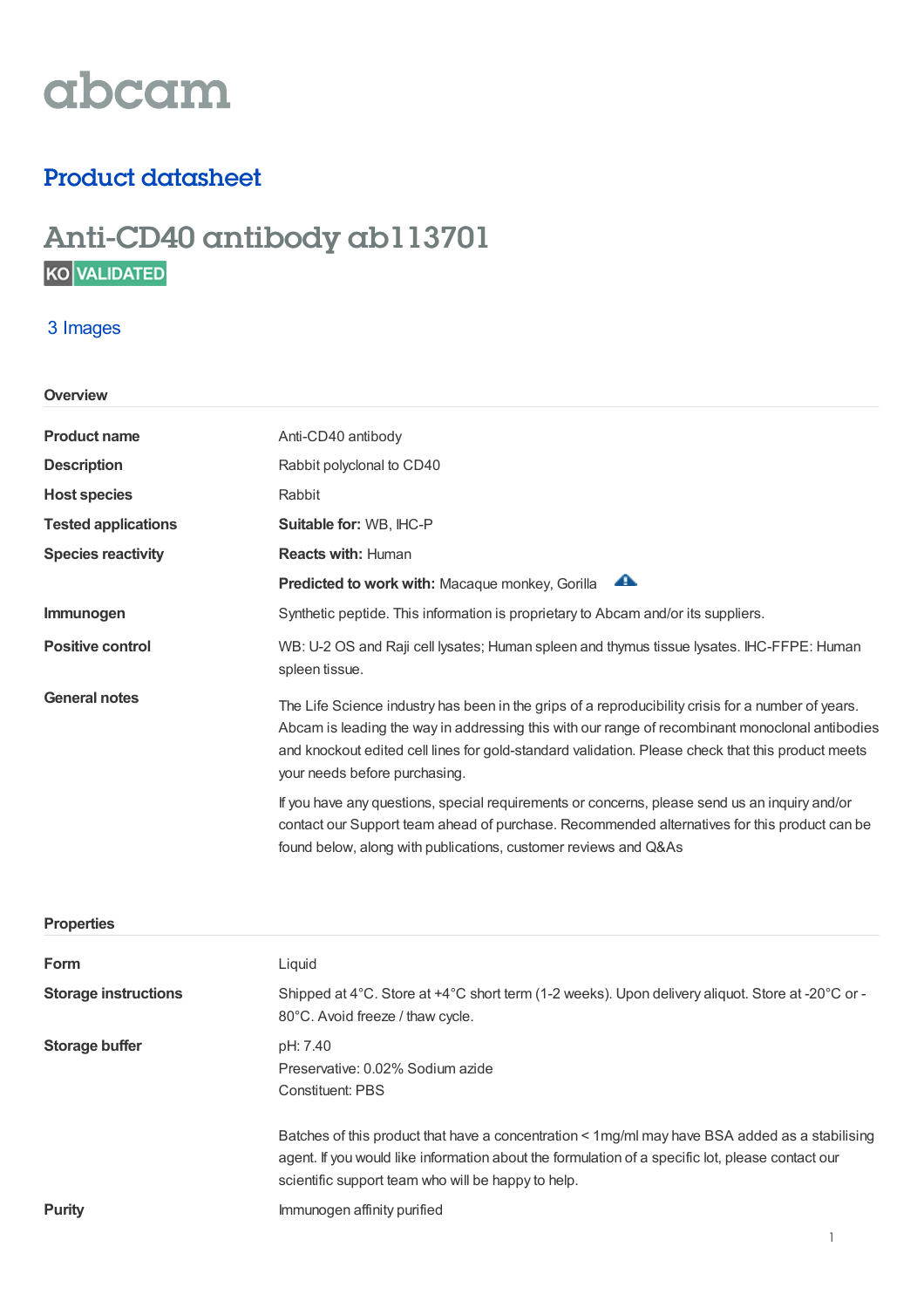| <b>Clonality</b> | Polyclonal |
|------------------|------------|
| <b>Isotype</b>   | laG        |

#### **Applications**

**The Abpromise guarantee** Our [Abpromise](https://www.abcam.com/abpromise) guarantee covers the use of ab113701 in the following tested applications.

The application notes include recommended starting dilutions; optimal dilutions/concentrations should be determined by the end user.

| <b>Application</b> | <b>Abreviews</b> | <b>Notes</b>                                                                                                    |
|--------------------|------------------|-----------------------------------------------------------------------------------------------------------------|
| <b>WB</b>          |                  | Use a concentration of 1 µg/ml. Detects a band of approximately<br>43 kDa (predicted molecular weight: 31 kDa). |
| <b>IHC-P</b>       |                  | Use a concentration of 5 µg/ml.                                                                                 |

| <b>Target</b>                |                                                                                                                                                                                                                                                                                                                                                                                                                                           |
|------------------------------|-------------------------------------------------------------------------------------------------------------------------------------------------------------------------------------------------------------------------------------------------------------------------------------------------------------------------------------------------------------------------------------------------------------------------------------------|
| <b>Function</b>              | Receptor for TNFSF5/CD40LG.                                                                                                                                                                                                                                                                                                                                                                                                               |
| <b>Tissue specificity</b>    | B-cells and in primary carcinomas.                                                                                                                                                                                                                                                                                                                                                                                                        |
| Involvement in disease       | Defects in CD40 are the cause of hyper-lgM immunodeficiency syndrome type 3 (HIGM3)<br>[MIM:606843]; also known as hyper-IgM syndrome 3. HIGM3 is an autosomal recessive disorder<br>which includes an inability of B cells to undergo isotype switching, one of the final differentiation<br>steps in the humoral immune system, an inability to mount an antibody-specific immune response,<br>and a lack of germinal center formation. |
| <b>Sequence similarities</b> | Contains 4 TNFR-Cys repeats.                                                                                                                                                                                                                                                                                                                                                                                                              |
| <b>Cellular localization</b> | Secreted and Cell membrane.                                                                                                                                                                                                                                                                                                                                                                                                               |

#### **Images**



**All lanes :** Anti-CD40 antibody (ab113701) at 1 µg/ml

**Lane 1 :** Wild-type U-2 OS cell lysate **Lane 2 :** CD40 knockout U-2 OS cell lysate **Lane 3 :** Raji cell lysate

Lysates/proteins at 40 µg per lane.

Performed under reducing conditions.

**Predicted band size:** 31 kDa **Observed band size:** 45 kDa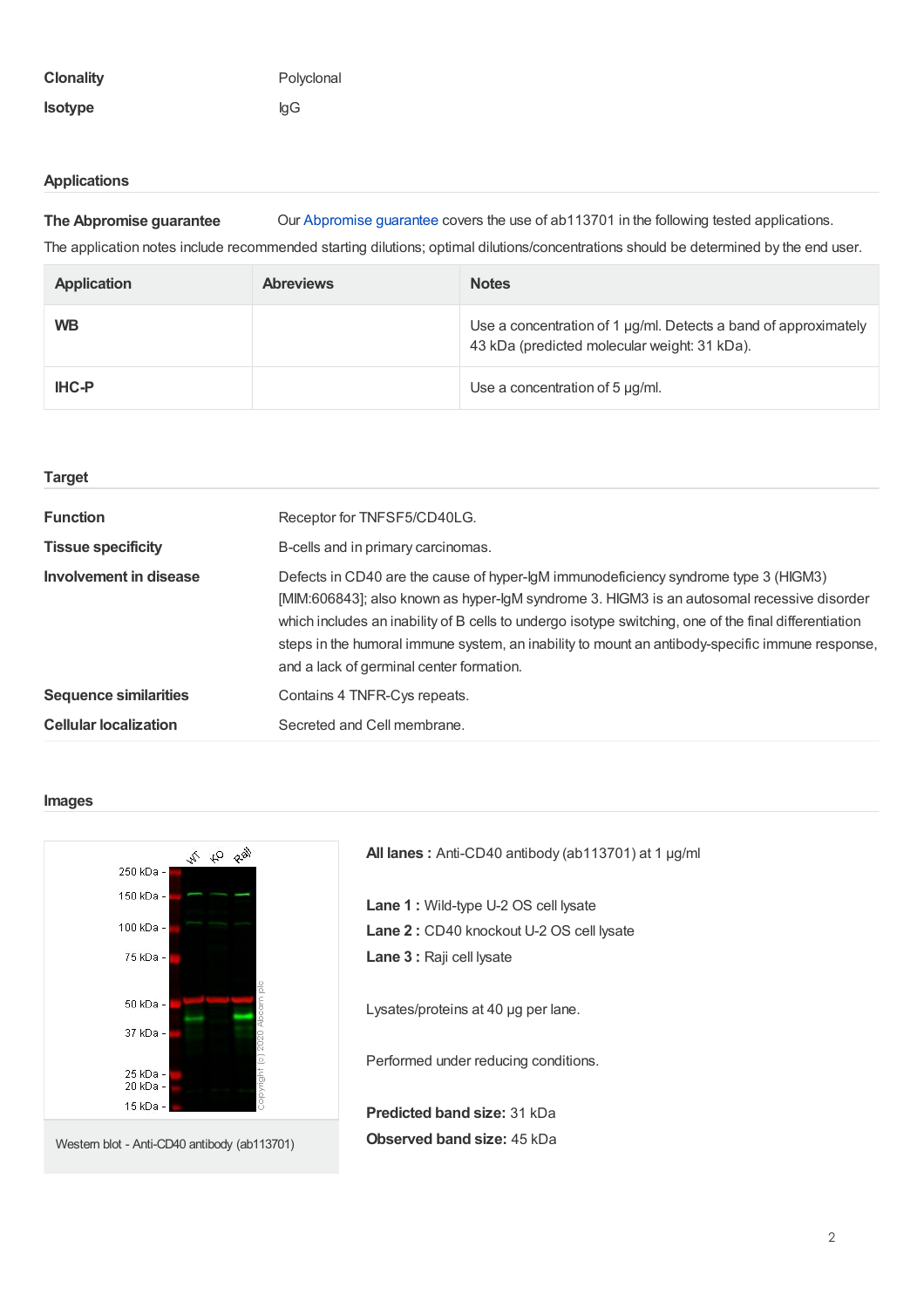**Lanes 1 - 3:** Merged signal (red and green). Green - ab113701 observed at 45 kDa. Red - loading control, [ab7291](https://www.abcam.com/ab7291.html) (Mouse anti-Alpha Tubulin [DM1A] observed at 55kDa.

ab113701 was shown to react with CD40 in wild-type U-2 OS cells in Western blot. Loss of signal was observed when CD40 knockout cell line [ab262486](https://www.abcam.com/ab262486.html) (knockout cell lysate [ab263923](https://www.abcam.com/ab263923.html)) was used. Wildtype and CD40 knockout U-2 OS cell lysates were subjected to SDS-PAGE. Membranes were blocked in 3% milk in TBS-T (0.1% Tween<sup>®</sup>) before incubation with ab113701 and [ab7291](https://www.abcam.com/ab7291.html) (Mouse anti-Alpha Tubulin [DM1A] overnight at 4°C at 1 ug/ml and a 1 in 20000 dilution respectively. Blots were incubated with Goat anti-Rabbit IgG H&L (IRDye® 800CW) preabsorbed [\(ab216773](https://www.abcam.com/ab216773.html)) and Goat anti-Mouse IgG H&L (IRDye® 680RD) preabsorbed ([ab216776](https://www.abcam.com/ab216776.html)) secondary antibodies at 1 in 20000 dilution for 1 hour at room temperature before imaging.

**All lanes :** Anti-CD40 antibody (ab113701) at 1 µg/ml

**Lane 1 :** Human spleen tissue lysate - total protein [\(ab29699](https://www.abcam.com/ab29699.html)) **Lane 2 :** Human thymus tissue lysate - total protein [\(ab30146](https://www.abcam.com/ab30146.html))

Lysates/proteins at 10 µg per lane.

#### **Secondary**

**All lanes :** Goat Anti-Rabbit IgG H&L (HRP) preadsorbed ([ab97080](https://www.abcam.com/ab97080.html)) at 1/5000 dilution

Developed using the ECL technique.

Performed under reducing conditions.

**Predicted band size:** 31 kDa **Observed band size:** 43 kDa **Additional bands at:** 105 kDa, 41 kDa (possible cleavage fragment). We are unsure as to the identity of these extra bands.

**Exposure time:** 10 minutes

CD40 contains a number of potential glycosylation sites (SwissProt) which may explain its migration at a higher molecular weight than predicted. The predicted molecular weight of CD40 is



Western blot - Anti-CD40 antibody (ab113701)